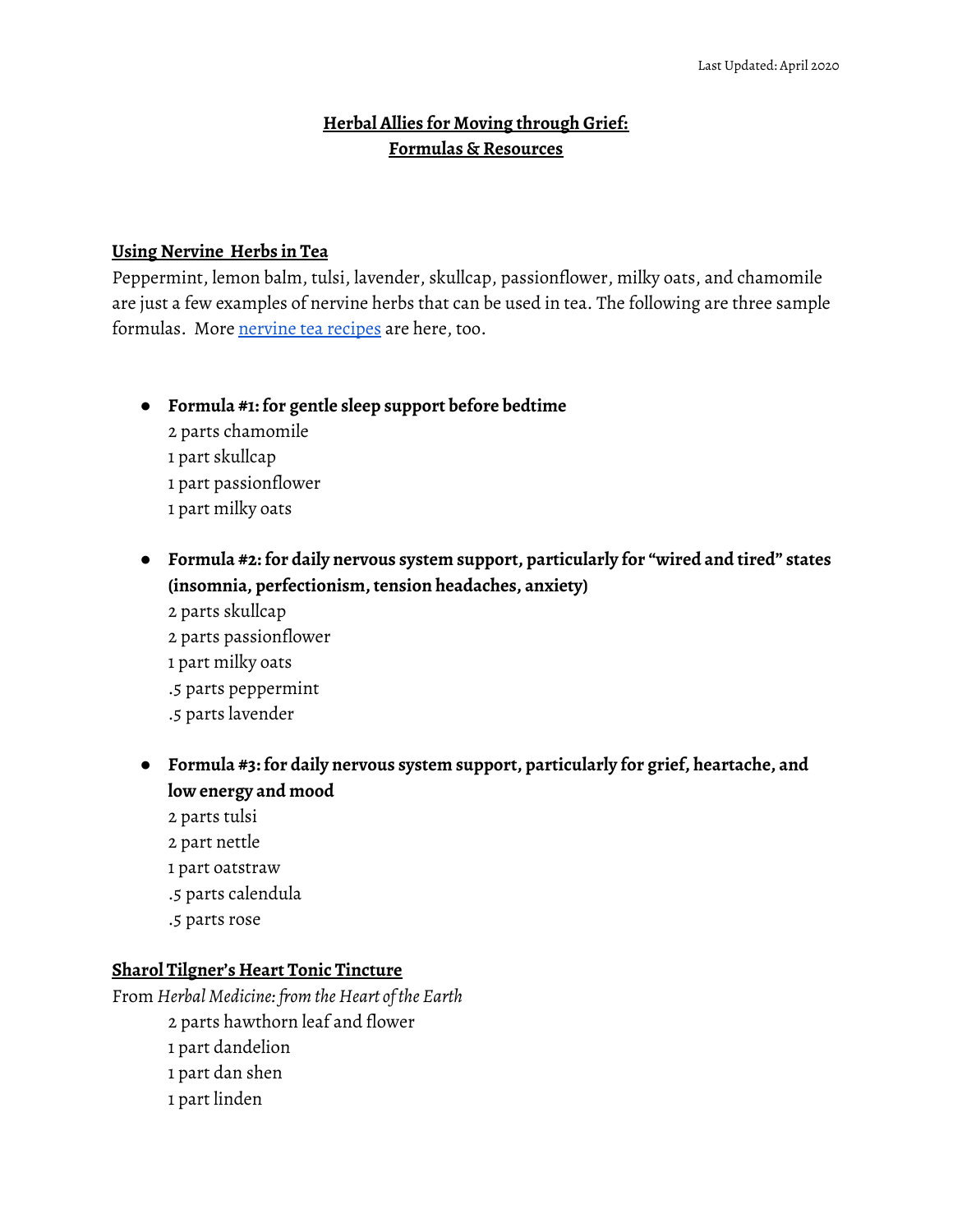½ part ginger

Dose: 3-6 mls up to three times per day

## **Warm Heart Tea**

 parts linden parts hawthorn leaf and flower part rose part violet ½ part cardamom ½ part cinnamon

Steep 1 tablespoon per cup for ten minutes, strain and enjoy!

# **Herbal Crisis Kit**

Adapted from Berenice Dimas

- **Rescue remedy**: Helps with crisis and shock by stabilizing our energy and the energy around us. You can add a few drops in a spray bottle with distilled water and carry it with you to help emotionally and energetically support someone that may go into shock. Frequent dosing in times of shock is best: 1-4 drops every 5-10 minutes If taking it internally, put a few drops under the tongue.
- **Nervines**: skullcap for twitching and restlessness, passionflower for muscle relaxation, vervain for head shock, lemon balm for uplifting, chamomile and lavender
- **Diluted peppermint essential oil**: for coming back into body. Diluted in any carrier oil (coconut, olive, almond, grapeseed, etc). To relax the body, ease internal tension, helps stimulate digestion when applied topically to the intestinal area. **Never take essential oil internally!**
- **Yarrow**: protector plant, for emotional and physical boundaries. Powder for acute cuts and burns,
- **Chocolate**: theobromine is antioxidant and soothing. Other grounding barks include cinnamon and wild cherry. Grounding roots include burdock, dandelion, yellow dock, and astragalus.
- **Olive Flower Essence**: For those who have suffered much mentally or physically and are so exhausted and weary that they feel they have no more strength to make any effort. Daily life is hard work for them, without pleasure.

## **Further Resources: Radical Mental Health & Community-Minded Herbal Projects**

Jay Bartel Clinical Herbalist & Holistic Health Educator jaybartel.com